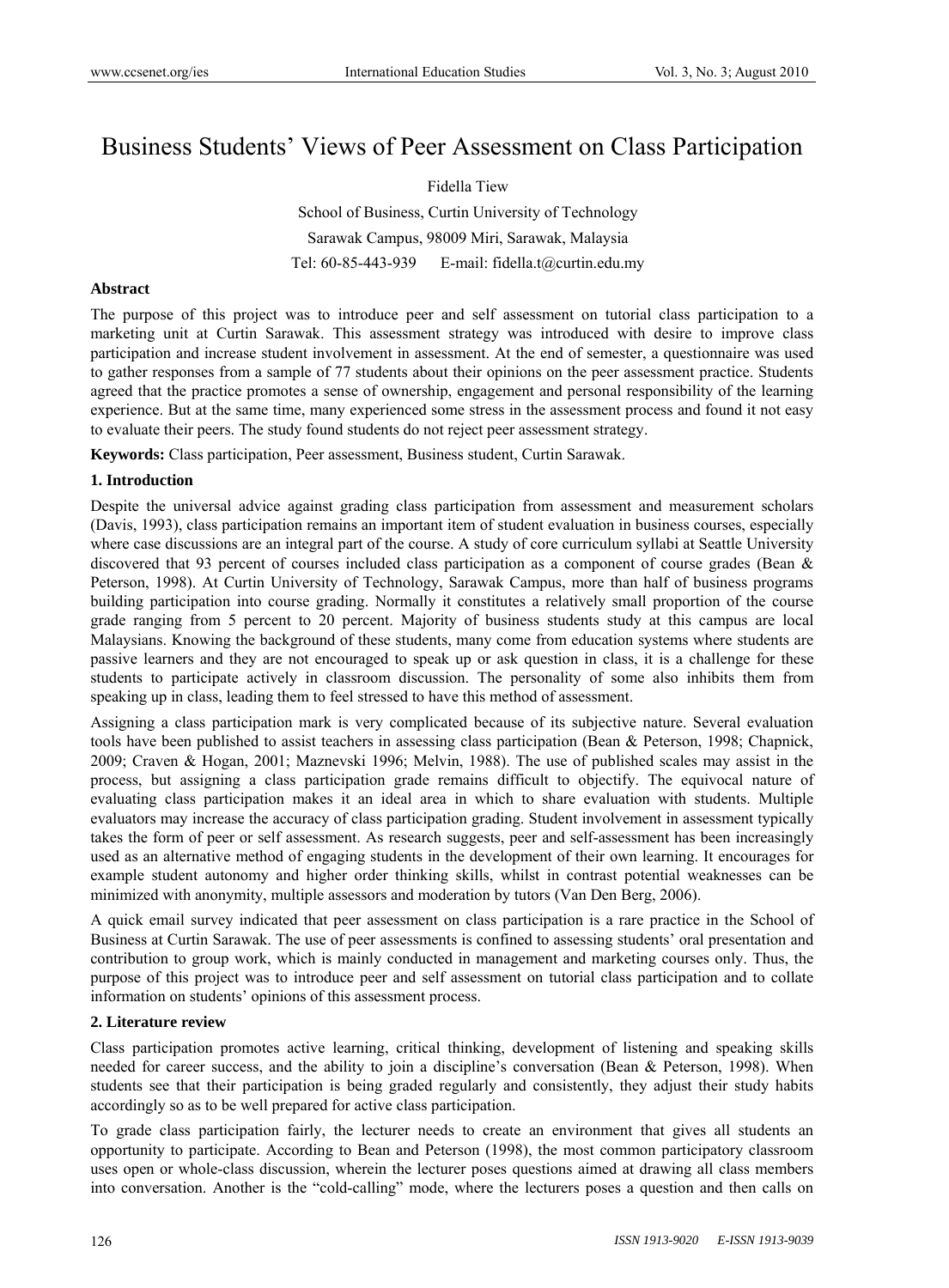students at random to formulate their answers. Still another kind of participatory class employs collaborative learning, in which students work in small groups toward a consensus solution of problems designed by the lecturer and then report their solutions in a plenary session.

According to Topping (2009), peer assessment is an arrangement for learners to consider and specify the level, value, or quality of a product or performance of other equal-status learners. In simple terms, it is students grading the work or performance of their peers using relevant criteria (Falchikov, 2001).

The use of peer assessment in higher education has been advocated by many academics (for example Stefani, 1994; Boud, 1995; Topping, 1998 & 2009; Falchikov & Goldfinch, 2000; Sivan, 2000). The method has been tried out at different levels, across disciplines and with different types of assignments including writing, portfolios, oral presentations, test performance, and other skilled behaviors (Topping, 2009). The use of peer evaluation of class participation has also been previously reported (Bean & Peterson, 1998; Gopinath, 1999; Melvin, 1988; Ryan et al., 2007).

There is substantial evidence that peer assessment can result in improvements in the effectiveness and quality of learning, with gains for assessors, assessees, or both (Topping, 2009). Peer assessment involves students directly in learning, thus promoting a sense of autonomy and ownership of the assessment process which improves motivation. Peer assessments can lead teachers to scrutinize and clarify assessment objectives and purposes; criteria and grading scales.

On the other hand, peer assessment process can cause anxiety to both assessors and assessees. Social processes can influence and contaminate the reliability and validity of peer assessments. Peer assessments can be partly determined by friendship bonds, enmity, or other power processes, the popularity of individuals, perception of criticism as socially uncomfortable, or even collusion to submit average scores, leading to lack of differentiation (Topping, 2009).

The validity and reliability of peer evaluations is debatable. Over 70% of the studies find reliability and validity adequate (Sadler & Good, 2006); a minority find them variable (Falchikov & Goldfinch, 2000; Topping, 1998). Literature review regarding self and peer-assessment shows, in general students tend to overrate themselves. A tendency for peer marks to bunch around the median is sometimes noted. Student acceptance varies from high to low. Contradictory findings can be explained in part by differences in contexts, the level of the course, the product or performance being evaluated, the contingencies associated with those outcomes, clarity of judgment criteria, and the training and support provided (Topping, 2009).

#### **3. Method**

The study consisted of two cycles of action research which involves business students enrolled in Services Marketing unit over two semester periods in 2009. Forty-two and thirty-five students enrolled in Semester 1 and 2 respectively. Each semester has two tutorial groups. These students were either in their second or third year of studies at the Business School, Curtin Sarawak. Tutorial participation contributes ten percent to the final grade of the unit. Though it is a relatively small proportion of the unit grade, yet it is large enough to motivate students to attend and participate in weekly tutorial discussions. Each tutorial group met once per week for one and half hours throughout a 12-week semester.

During the first session in both cycles of the action research, students were informed of the nature and process of peer assessment, clarify rationale and expectations. This was part of the subject induction. Students were given the opportunity to voice their opinions and ask questions on the assessment. In the first cycle the criteria for assessment were provided by the lecturer but in the second cycle the criteria were established by the students. As suggested by Topping (2009, p.25), involving students in developing the criteria for assessment promotes a sense of ownership and decreases student anxiety. Following the lecturer's introduction of the methodology, students are asked to suggest criteria for assessing their fellow students. They started with brainstorming in small groups followed by a presentation of the criteria accepted by each group. To arrive at an agreed set of criteria, a discussion was facilitated by the lecturer to examine the meaning of each criterion, its use and relevance. Based on the agreed list of criteria, the lecturer developed an assessment rubric for class participation.

Students received the rubric (assessment form) on week 2 together with a complete student list. A short training to show students how to do peer assessment was conducted. The problem of impressionism in assessing classroom participation can be substantially alleviated through a scoring rubric. Using such a rubric, points for class discussion were assigned at three different times in the twelve-week semester (weeks 4, 7 and 10). With regularly assigned points, students had the opportunity to evaluate and improve their performance, thus making the final class participation mark less arbitrary. Feedback and coaching were given where needed.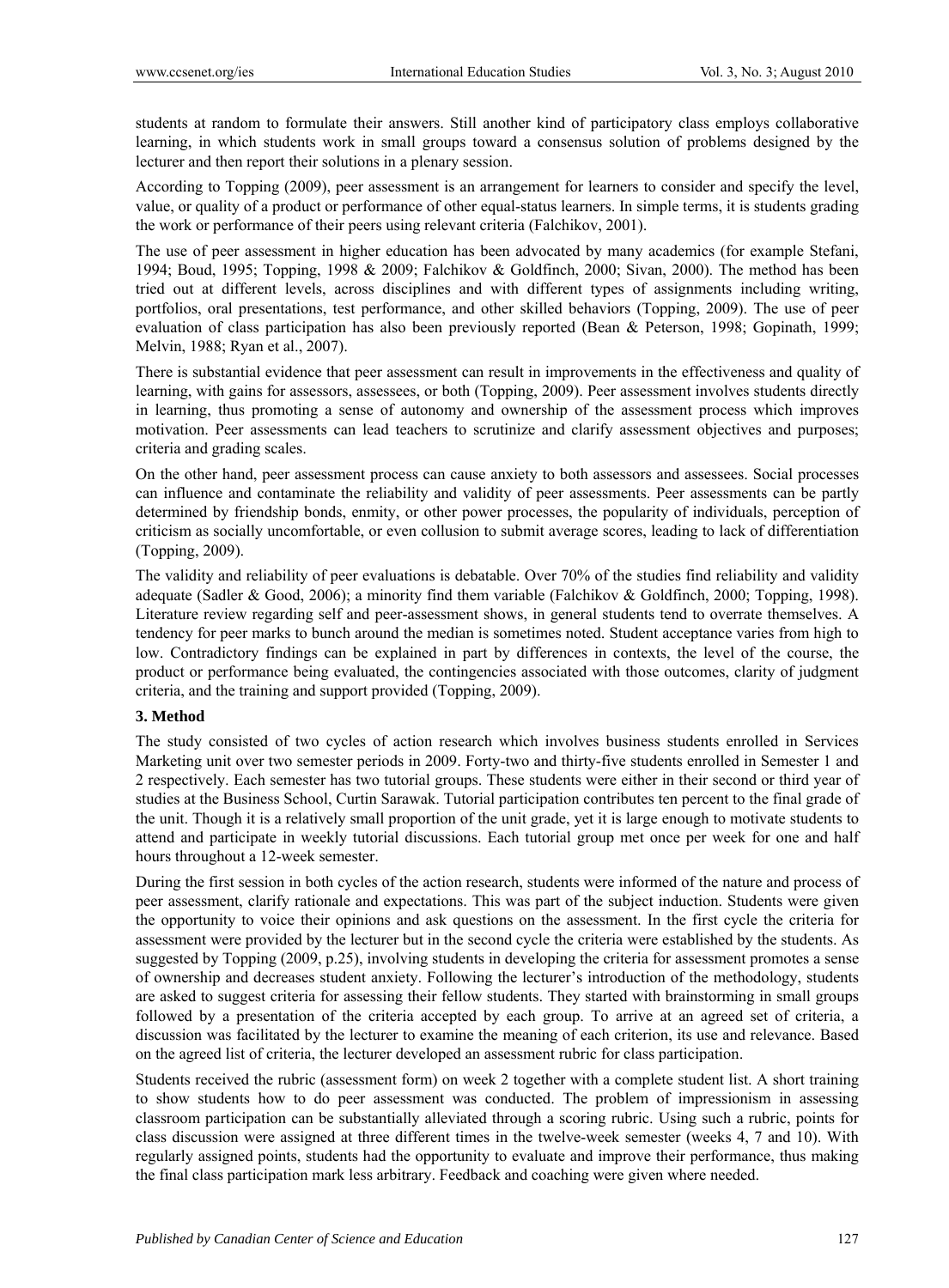Each student has to assess everyone in the class including themselves. In every tutorial session, students were asked to put their names on their desk for identification purpose. Each week there was pre-assigned readings, case studies or open-ended assignments given to the student. Throughout the semester, student participation was evaluated during whole-class discussions, small group presentations, question and answer sessions, and other in-class activities. In order to maintain confidentiality, the name of the assessor was not included in the assessment form. The individual mark on class participation (10%) was determined by taking the average individual score obtained from peer assessment, adding to the lecturer's score, then divide by two to derive the final mark. Two class representatives were appointed to assist the lecturer in computing and compiling the final marks.

At the end of the semester, student reactions to peer and self-assessment were solicited by means of anonymous questionnaires conducted before the students knew the assessment results of the unit in both cycles of research. The questionnaire consisted of 4 closed questions, 2 open questions and 13 statements to which students were asked to respond by indicating their level of agreement. A 5-point category scale was used, with 5 = *strongly agree*, 4 = *agree*, 3 = *neutral*, 2 = *disagree* and 1 = *strongly disagree*. The questions were derived from other published studies (Brindley & Scoffield, 1998; Ryan et al., 2007) and based on the author's experience with issues of class participation assessment. Mean for all statement were calculated and percentage was used to display the responses of the closed questions.

# **4. Results**

Table 1 presents the mean score of each statements rated by the students. In the sample as a whole, students appear to find the assessment exercise of benefit and their responses were positive on six statements, taking a score above 3.50 as positive. The study corroborates Brindley and Scoffield's study (1998) where students expressed that the practice promotes a sense of ownership, engagement and personal responsibility of the learning experience (mean score 3.82). Moreover, they perceived an increase in personal motivation (3.81) as a result of their active participation in peer assessment. The results also reflected that students fully understood what was expected of them in doing the peer assessments (3.79) and the scoring rubric given was helpful in doing the peer evaluation (3.68). This is not entirely unexpected because the lecturer had spent a large amount of time discussing the process with the students and preparing them for the assessment task.

On the other hand, the results show that the students found it not easy to evaluate their peers. Refer to Figure 1 – that indicates 70% of the students disclosed to alter marks as the assessment progressed. Many students did not feel the need to participate more because of peer assessment. The statement "I participated more because I knew my peers were evaluating me" only has a mean score of 3.45.

In general, the mean score of Semester 1 is higher and more positive than Semester two, even though Semester two students were involved in developing the assessment criteria. It was natural for Semester two students to assign higher score on the statements "I fully understand what was expected of me in doing the peer assessments" and "I found it easy to evaluate my peers on their class participation" due to their involvement in setting the assessment criteria. But their rating on other statements indicated that they are less in favor of the peer assessment exercise. The literature suggests that allowing the students to be involved with the creation of the evaluation criteria may improve student understanding and acceptance of the assigned grades (Dochy et al., 1999). However, the result of this study reflected a slightly different view.

According to Topping et al. (2000), students experienced a sense of socio-emotional discomfort in grading their peers. In this result, only two students stated no pressure in the peer evaluation exercise, 71% experienced some pressure (see Figure 2).

Figure 3 indicated the main pressure appears to stem from the assessment process as a whole (41.6%) and class participation (32.5%). It was interesting to note that only 13% of the students felt that the pressure came from their peers and another 13% from tutors. These results supported the findings of Brindley and Scoffield's study (1998).

From the sixty written comments given, seven students reported that they get to know their peers better and paid more attention in noting the class participation of others. One student suggested to include students' photographs would help in assigning peer scores.

# **5. Discussion**

Some literature advised that peer assessment of class participation should not be recommended for grading purposes due to the issue of reliability and validity of peer evaluations. The objective of this study was to explore students' opinion of their involvement in grading class participation. The study found that students do not reject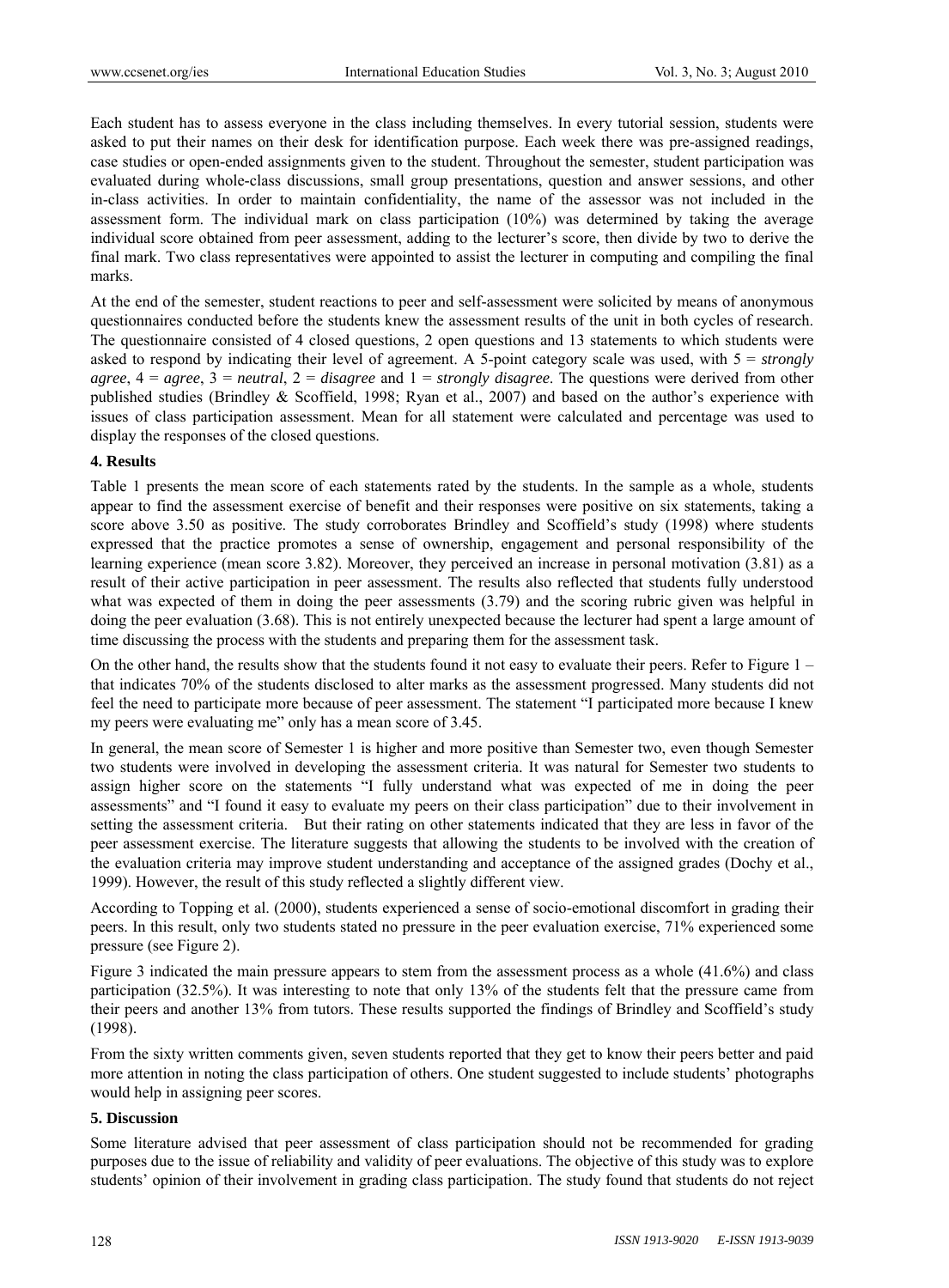peer assessment strategy. The author concurs with Gopinath (1999) that the benefits of peer assessment extend beyond the question of reliability of the grade. This issue can be minimized if students are provided with precise rating criteria and asked to rate through an interval scale on the different criteria which capture the essence of class participation.

The traditional belief that "teacher knows best" and holds the reins of power in the assessment process needs to change especially in an Asian learning culture. To develop student autonomy in learning and promote active learning, students have to get involved in the process of setting learning objectives and the process of assessment. Thus in this study, having peer assessment provided an input into lecturer's assessment of class participation served the objective of student involvement. Student involvement in assessment process also tends to increase the transparency of assessment and students' motivation in class. Peer assessment is, therefore, a valuable exercise in self-development and preparation for students' future careers. It certainly helps in building Curtin Graduate Attributes - thinking skills, information skills, communication skills, learning how to learn, and professional skills - among the students.

Peer assessment is not a set prescriptive process, but rather one that may take time to develop and may also change over time depending on the course content, class size, the curriculum, the university culture, and the students themselves. It is suggested that students need to undergo attitudinal changes towards their learning roles and need practice in more self-evaluative role behaviours if peer assessment is to become more acceptable and successful (Brindley and Scoffield, 1998). In this study, students who disliked peer evaluation believed the process was bias and could result in an unfair grade. This was commented on by eight students in their written remarks. Some felt that it was a tedious process and bringing unnecessary pressure to students as peer assessment was rarely practiced consistently in Business School. A student indicated preference using self assessment instead of peer assessment.

It is recommended to introduce self assessment exercise to various types of assignments and business units at Curtin Sarawak, starting with the first year students. This serves to expose the students to different assessment method and develop them into more autonomous learners, and less dependence on the tutor for all the answers. As these students progress in their course, greater experience will be gained in assessment and learning, then peer assessment may become more acceptable and successful, and increase in value.

To conclude, this study shows that students see the value of peer assessment and it improves the learning experience and satisfaction. Students felt connected to each other in class as they paid attention to each other's discussions, took greater ownership of their learning. Peer and self assessment promotes partnership between student and lecturer that is empowering and equal. The outcomes of this study may be of interest to lecturers who wish to introduce self and peer-assessment in higher education. This action research of peer assessment on classroom participation produces useful insights on the practice of peer assessment and sheds light on student attitudes to peer assessment.

# **Reference List**

Bean, J.C. & Peterson, D. (1998). Grading Classroom Participation. *New Directions For Teaching And Learning*. 74(1), 33-40.

Brindley, C. & Scoffield, S. (1998). Peer Assessment in Undergraduate Programmes. *Teaching in Higher Education*. 3(1), 79-90.

Boud, D. (1995). *Enhancing Learning Through Self Assessment*. London. Kagan Page.

Chapnick, A. (2009). "A Participation Rubric," *The Teaching Professor*. From http://www46.homepage.villanova.edu/john.immerwahr/TP101/lects/participation%20matrix0001.pdf

Craven III, J.A. & Hogan, T. (2001). Assessing Student Participation in the Classroom. *Science Scope*. 25(1), 36-40.

Davis, B.G. (1993). *Tools for Teaching*. San Francisco: Jossey-Bass.

Dochy, F., Segers, M. & Sluijsmans, D. (1999). The Use of Self-, Peer and Co-assessment in Higher Education: A Review. *Studies in Higher Education*. 24(3), 331-350.

Falchikov, N. (2001). *Learning Together: Peer Tutoring in Higher Education*. London. Routledge Falmer.

Falchikov, N. & J. Goldfinch. (2000). Student Peer Assessment in Higher Education: A Meta-Analysis Comparing Peer and Teacher Marks. *Review of Educational Research*. Fall. 70(3), 287-322.

Gopinath, C. (1999). Alternatives to Instructor Assessment of Class Participation. *Journal of Education for Business*. 75(1), 10-14.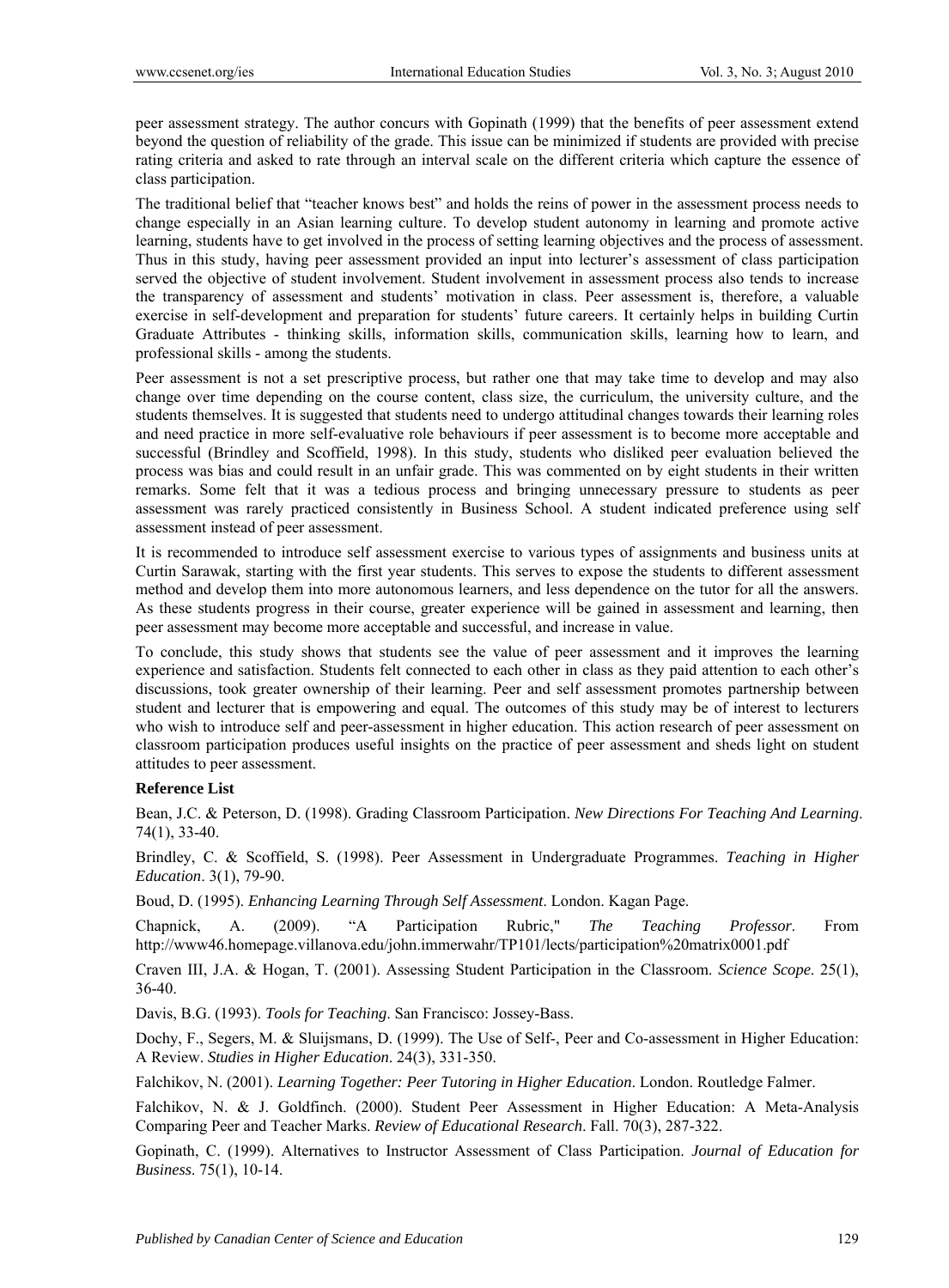Maznevski, M. L. (1996). Grading Class Participation. *Teaching Concerns*. University of Virginia, Spring 1996. From http://trc.virginia.edu/Publications/Teaching\_Concerns/Spring\_1996/TC\_Spring\_1996\_Maznevski.htm

Melvin, K. (1988). Rating Class Participation: The Prof/Peer Method. *Teaching of Psychology*. 15(3), 137-139.

Ryan, G. J., Marshall, L. L., Porter, K. & Jia, H. (2007). Peer, Professor and Self-evaluation of Class Participation. *Active Learning in Higher Education*. 8(1), 49-61.

Sadler, P. M. & Good, E. (2006). The Impact of Self-and Peer-grading on Student Learning. *Educational Assessment*. 11, 1-31.

Sivan, A. (2000). The Implementation of Peer Assessment: An Action Research Approach. *Assessment in Education*. 7(2), 193-213.

Stefani, L. A. J. (1994). Peer, Self and Tutor Assessment: Relative Reliabilities. *Assessment and Evaluation in Higher Education*. 19(1), 69-75.

Topping, K. (2009). Peer Assessment. *Theory Into Practice*. 48(1), 20-27.

Topping, K. (1998). Peer Assessment Between Students in Colleges and Universities. *Review of Educational Research*. 68(3), 249 – 276.

Topping, K. J., Smith, E. F., Swanson, I. & Elliot, A. (2000). Formative Peer Assessment of Academic Writing between Postgraduate Students. *Assessment & Evaluation in Higher Education*. 25(2), 149-170.

Van Den Berg, I. (2006). Peer Assessment in University Teaching: Evaluating Seven Course Designs. *Assessment & Evaluation in Higher Education*. 31 (1), 19.

| <b>Statement</b>                                                                                                     | <b>Overall</b><br>Mean | Semester 1<br>$(n=42)$ | Semester 2<br>$(n=35)$ |
|----------------------------------------------------------------------------------------------------------------------|------------------------|------------------------|------------------------|
|                                                                                                                      | $(n=77)$               | <b>Mean</b>            |                        |
| Peer assessment promotes a sense of ownership, engagement, and personal<br>responsibility in my learning experience. | 3.82                   | 3.90                   | 3.71                   |
| Involvement in the assessment process increases my personal motivation in<br>the class.                              | 3.81                   | 3.93                   | 3.66                   |
| I fully understand what was expected of me in doing the peer assessments.                                            | 3.79                   | 3.71                   | 3.89                   |
| Peer assessment promotes self-evaluation and develops my critical thinking<br>and other professional skills.         | 3.69                   | 3.83                   | 3.51                   |
| The assessment form given is helpful in doing the peer assessments.                                                  | 3.68                   | 3.62                   | 3.74                   |
| Peer assessment marks should be taken into consideration to compute the<br>overall participation score.              | 3.61                   | 3.74                   | 3.46                   |
| I feel that peer evaluation was fair in helping to determine my class<br>participation grade.                        | 3.49                   | 3.60                   | 3.37                   |
| I would recommend using peer evaluation grades in the future.                                                        | 3.45                   | 3.60                   | 3.29                   |
| I participated more because I knew my peers were evaluating me.                                                      | 3.45                   | 3.48                   | 3.43                   |
| I do not feel sufficiently capable to mark other students' participation level.                                      | 3.23                   | 3.29                   | 3.17                   |
| I feel intimidated by the whole process.                                                                             | 3.14                   | 3.12                   | 3.17                   |
| Assessment should be the sole responsibility of tutors.                                                              | 3.08                   | 2.90                   | 3.29                   |
| I found it easy to evaluate my peers on their class participation.                                                   | 2.94                   | 2.74                   | 3.17                   |

Table 1. Students' View on Peer Assessment (n=77)

**Note: Scale: 1 – 5,** *1 = Strongly Disagree, 2 = Disagree, 3 = Neutral, 4 = Agree, 5 = Strongly Agree*